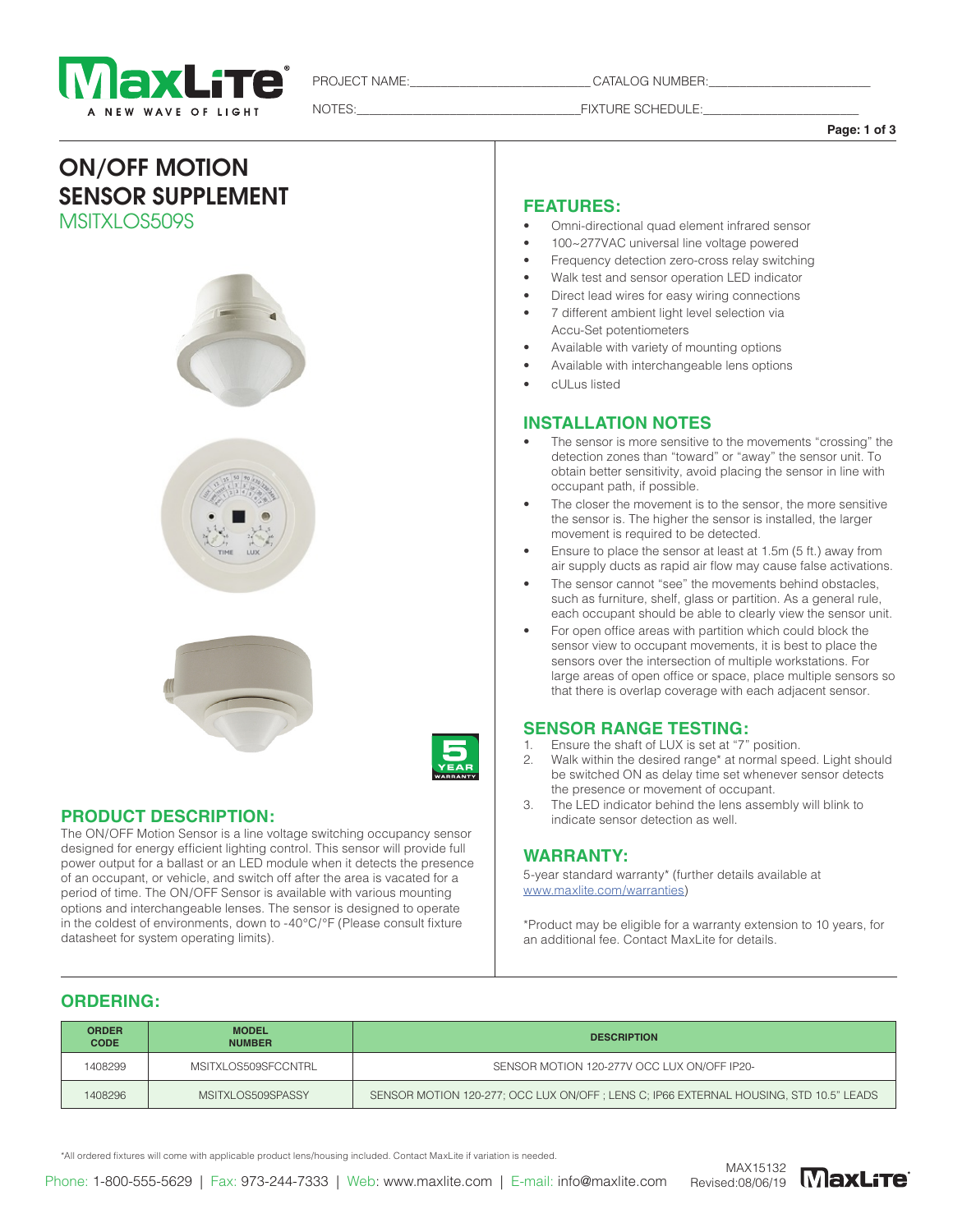

# ON/OFF MOTION SENSOR SUPPLEMENT MSITXLOS509S

## **SPECIFICATION:**

| <b>SPECIFICATIONS</b>                    | <b>MSITXLOS509S</b>                         |  |  |  |  |
|------------------------------------------|---------------------------------------------|--|--|--|--|
| <b>POWER SUPPLY</b>                      | 120/277VAC, 50/60Hz                         |  |  |  |  |
| <b>MAX LOAD @ -40°F~131°F</b>            | 800/1200W(VA)@ 120/277V                     |  |  |  |  |
| MAX LOAD @ $131^{\circ}F - 158^{\circ}F$ | 500/750W(VA)@120/277V                       |  |  |  |  |
| <b>INFRARED SENSOR</b>                   | Omni-directional quad element pyroelectric  |  |  |  |  |
| <b>LOAD SWITCHING</b>                    | ZERO-CROSS HYBRID SWITCHING                 |  |  |  |  |
| <b>HIC PROTECTION</b>                    | MAX, 80A FOR 16.7 msec.                     |  |  |  |  |
| <b>DETECTABLE SPEED</b>                  | 1-10FT/SEC                                  |  |  |  |  |
| <b>MOUNTING HEIGHT</b>                   | SUBJECT TO TO LENSE TYPE APPLIED            |  |  |  |  |
| <b>DETECTION RANGE</b>                   | SUBJECT TO TO LENSE TYPE APPLIED AND HEIGHT |  |  |  |  |
| <b>AMBIENT LIGHT LEVEL</b>               | 7 LEVELS ACCU-SET DIGITAL POTENTIOMETER     |  |  |  |  |
| <b>DELAY TIME SETTING</b>                | 10"/1'/3'/5'/10'/20'/30' selectable         |  |  |  |  |
| <b>OP HUMIDITY</b>                       | MAX 95% RH                                  |  |  |  |  |
| <b>OP TEMPERATURE</b>                    | $-40^{\circ}F - 158^{\circ}F$               |  |  |  |  |
| <b>DIMENSIONS</b>                        | 2.36"x H1.45"                               |  |  |  |  |

A. Single sensor control



#### B. Multiple sensors control



# **WIRING DIAGRAM: SENSOR SETTINGS:**

#### **Delay Time**

The LOS-509 series offers 7 different delay time selection via Accu-Set potentiometers. The light will remain ON if sensor detects occupant's movement before the set delay time expires.

#### **Ambient Light**

The LOS-509Sxx offers 7 different ambient light level selection via Accu-Set potentiometers. The sensor will not switch ON the light if the LUX value of ambient light is higher than set level.

| SW. POS.      |    |    | ິ                     |    | 5   | 6   |     |  |  |
|---------------|----|----|-----------------------|----|-----|-----|-----|--|--|
| <b>TIME</b>   |    |    | $\mathbf{R}^{\prime}$ | 5' |     | 20  | 30' |  |  |
| LUX*          | 12 | 25 | 50                    | 90 | 130 | 220 | 24H |  |  |
| . .<br>$\sim$ |    |    |                       |    |     |     |     |  |  |



Phone: 1-800-555-5629 | Fax: 973-244-7333 | Web: www.maxlite.com | E-mail: info@maxlite.com Revised:08/06/19